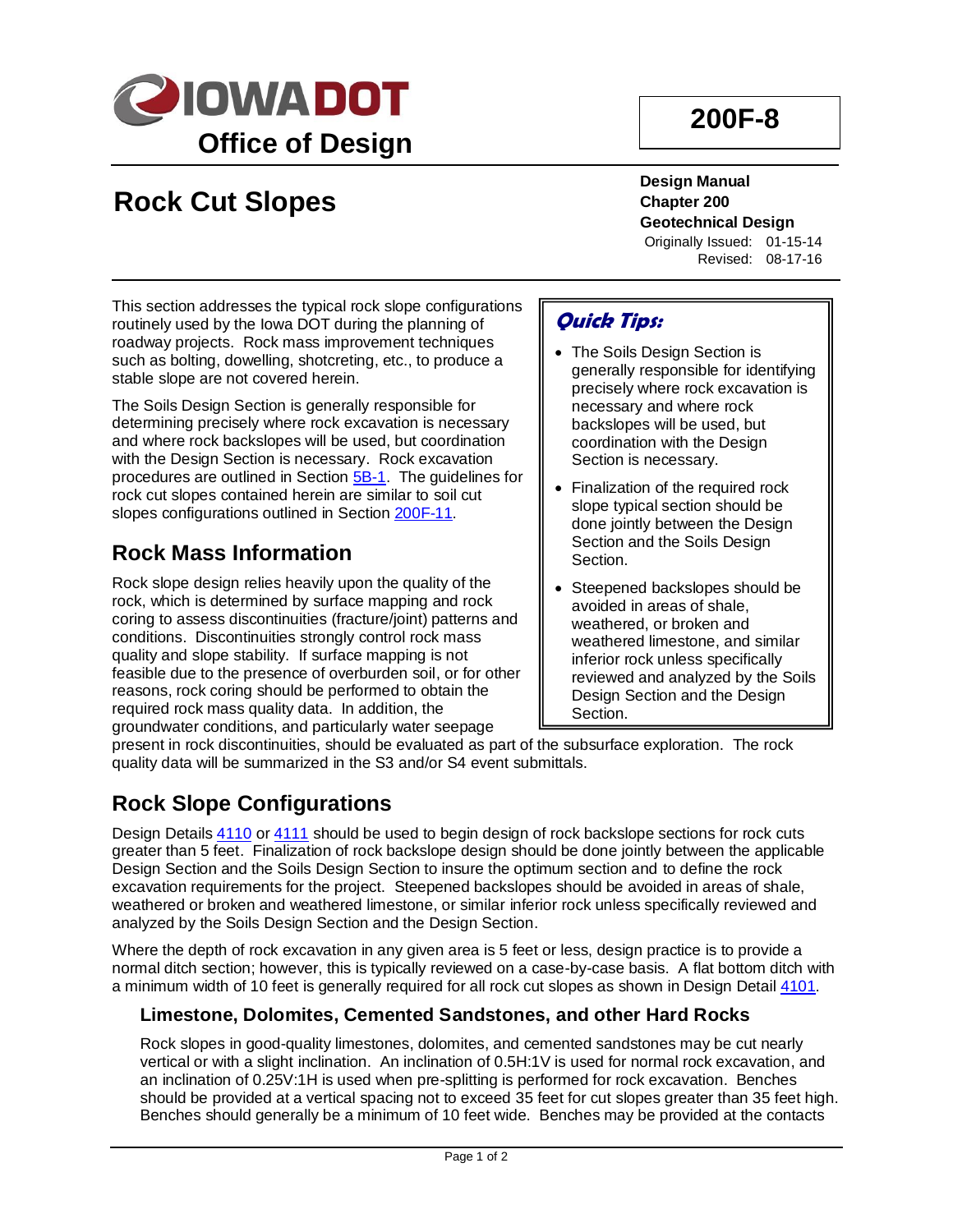of different formations (not necessarily at 35 feet) and may vary in width. The typical rock slope configurations for excavation of rock with and without presplitting are shown in Design Details [4110](../tnt/PDFsandWebFiles/IndividualPDFs/4110.pdf) and [4111.](../tnt/PDFsandWebFiles/IndividualPDFs/4111.pdf) The Soils Design Section determines when pre-splitting of the rock is needed and appropriate based on rock quality, rock hardness, etc., and prepares a pre-splitting tab, Tab [107-25.](../tnt/PDFsandWebFiles/IndividualPDFs/0107-25.PDF)

#### **Shales, Siltstone, and other Soft Rocks**

Cut slopes in shale, siltstone, and other soft rocks should be inclined at no steeper than 2H:1V.

#### **Detailed Rock Slope Design**

If the project requires a detailed rock cut design or stabilization techniques, FHWA HI-99-007 Rock Slopes Reference Manual, (Munfakh, et al., 1998) should be used in the design. In addition, if development of blasting plans for rock cut excavation is required, FHWA-HI-92-001 Rock Blasting and Overbreak Control, (Konya and Walter, 1991) should be used.

#### **References**

- 1. Konya, C. J., and Walter, E. J., 1991, Rock Blasting and Overbreak Control, Federal Highway Administration, FHWA-HI-92-001.
- 2. Munfakh, G., Wyllie, D., and Mah, C. W., 1998, Rock Slopes Reference Manual, Federal Highway Administration, FHWA HI-99-007.